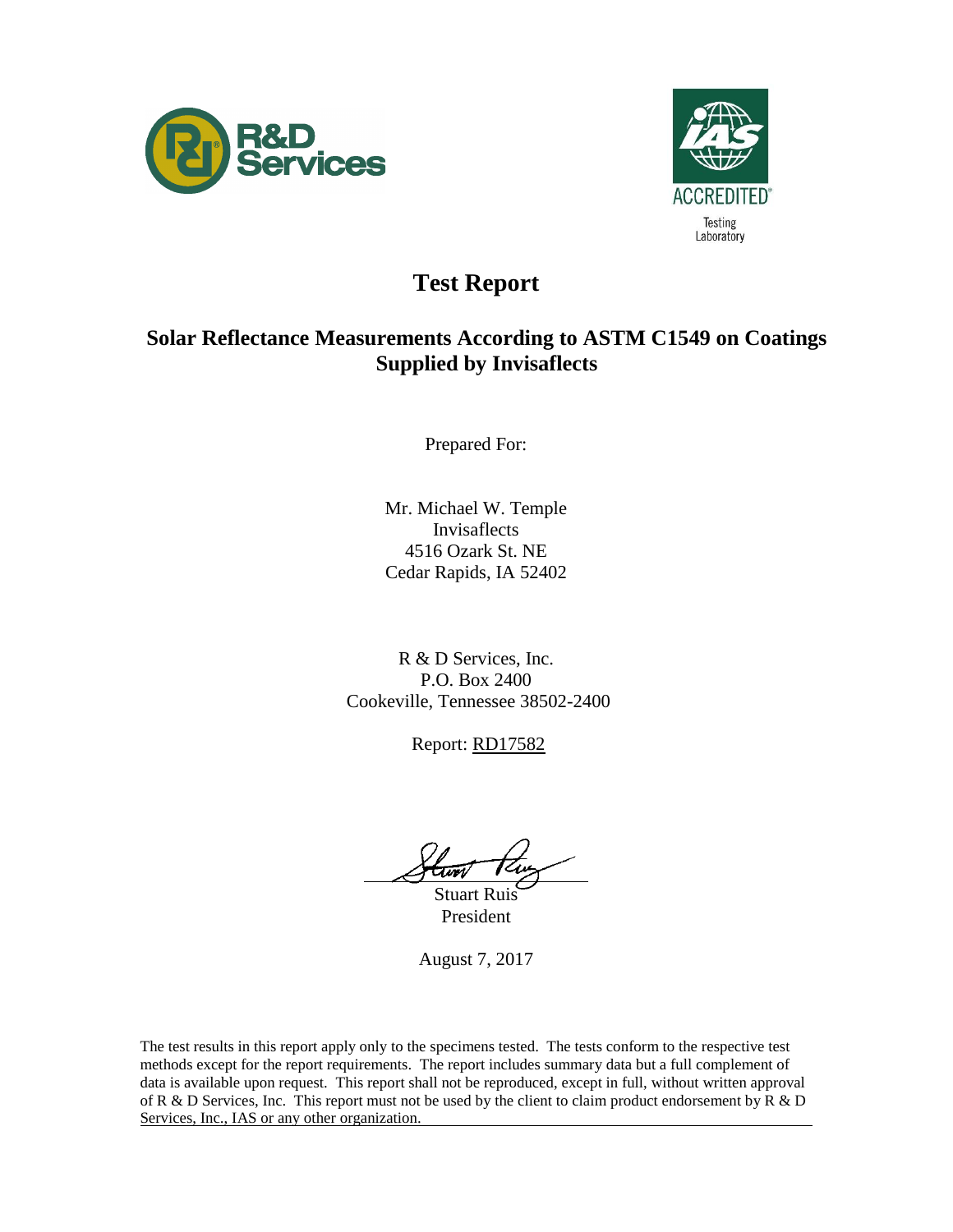

# **Solar Reflectance Test Report**

| Test Number: RD171749SR                                                                                                                                | Date of Test: August 4, 2017 |  |  |  |  |
|--------------------------------------------------------------------------------------------------------------------------------------------------------|------------------------------|--|--|--|--|
| Specimen Number: 1998170801-2,3                                                                                                                        | Date of Manufacture: Unknown |  |  |  |  |
| Description of Test Specimen: Coatings                                                                                                                 |                              |  |  |  |  |
| ASTM C 1549-16, "Test Method for Determination of Solar Reflectance Near<br>Test Method:<br>Ambient Temperature Using a Portable Solar Reflectometer." |                              |  |  |  |  |
| Report Prepared For: Invisaflects / Mr. Michael W. Temple                                                                                              |                              |  |  |  |  |

### **Procedure**

The measurement of solar reflectance in accordance with ASTM C 1549-16 was completed using a solar reflectometer built by Devices and Services Company. The reflectometer was calibrated using standards with reflectance 0.0 and reflectance 0.868 prior to use. The solar reflectance measurements were made in a conditioned laboratory space. The solar reflectance was measured at air mass 1.5. Unless otherwise stated, all test surfaces were cleaned to remove dirt or any other blemishes prior to testing.

### Results

| <b>Test Temperature:</b>      | 69 | ºF                                |                               |                                     |
|-------------------------------|----|-----------------------------------|-------------------------------|-------------------------------------|
| Test Humidity:                | 50 | %RH                               |                               |                                     |
| <b>R&amp;D</b> Identification |    | <b>Specimen Description</b>       | Average<br><b>Reflectance</b> | <b>Standard</b><br><b>Deviation</b> |
| 1998170801-2                  |    | <b>Reflective Roof Technology</b> | 0.757                         | 0.001                               |
| 1998170801-3                  |    | <b>Invisaflects FrigaFlects</b>   | 0.703                         | 0.002                               |

Note: The average reflectance of each product is based on three measurements.

 $-t_{\text{avg}}$ Reviewed By: Date:

8/7/17